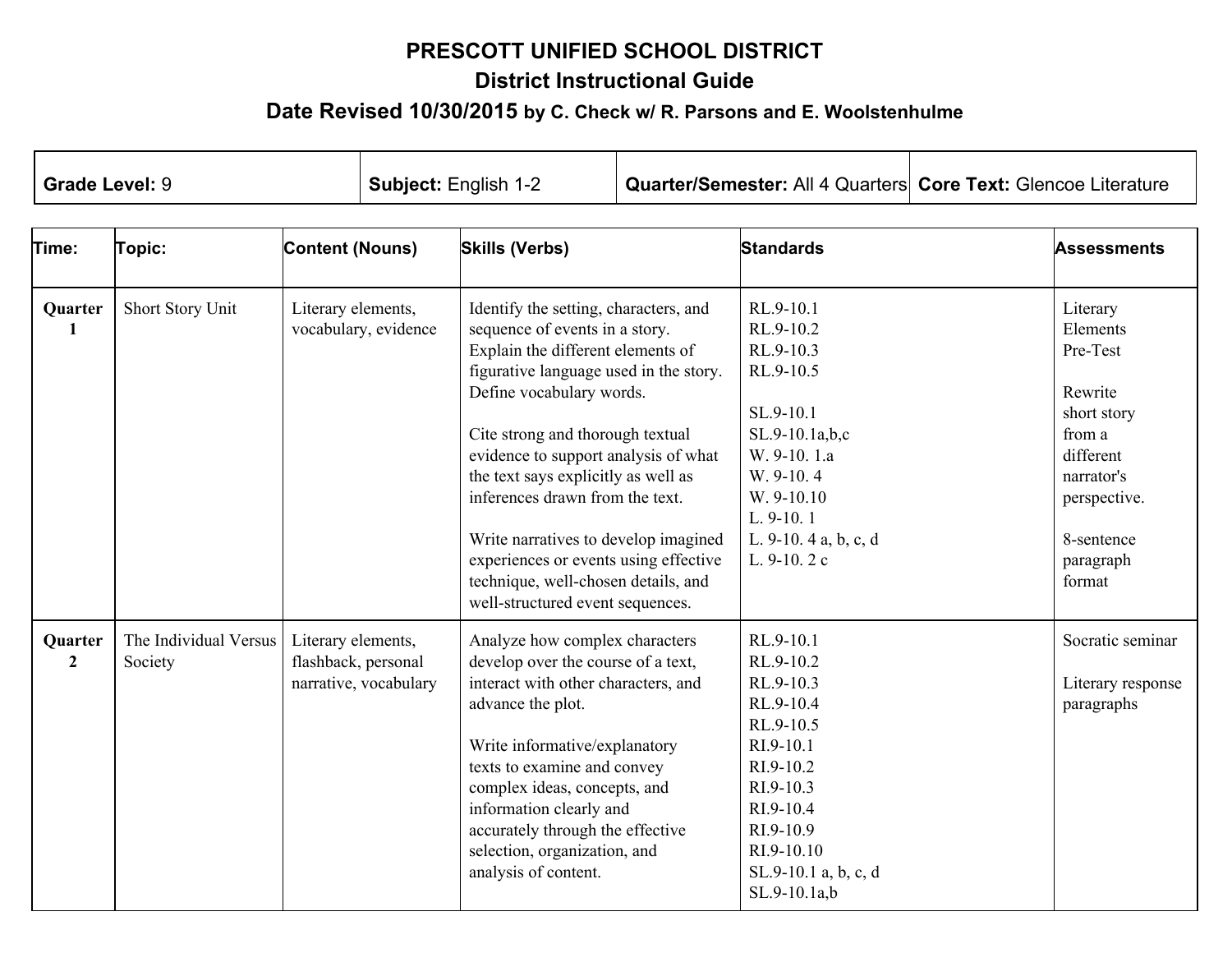|                         |                                          |                                                      |                                                                                                                                                                                                                                                                                                                                                                                                                                                                                             | SL.9-10.1c,d<br>W. 9-10. 2 a, b, c, d, e, f<br>W. 9-10.4<br>W. 9-10.5<br>W. 9-10.10<br>L. $9-10.2$ a, b, c                                                                                                                                                                                        |                                                                   |
|-------------------------|------------------------------------------|------------------------------------------------------|---------------------------------------------------------------------------------------------------------------------------------------------------------------------------------------------------------------------------------------------------------------------------------------------------------------------------------------------------------------------------------------------------------------------------------------------------------------------------------------------|---------------------------------------------------------------------------------------------------------------------------------------------------------------------------------------------------------------------------------------------------------------------------------------------------|-------------------------------------------------------------------|
| Quarter<br>$\mathbf{3}$ | Shakespearean Drama<br>and Poetry        | Literary elements,<br>poetry elements,<br>vocabulary | Identify the internal/external conflict<br>that exists in the two protagonists and<br>other family members.<br>Gather relevant information from<br>multiple authoritative print and digital<br>sources, using advanced searches<br>effectively; assess the usefulness of<br>each source in answering the research<br>question; integrate information into the<br>text selectively to maintain the flow of<br>ideas, avoiding plagiarism and<br>following a standard format for<br>citation. | RL.9-10.1<br>RL.9-10.2<br>RL.9-10.3<br>RL.9-10.4<br>RL.9-10.7<br>RL.9-10.9<br>SL.9-10.1c,d<br>SL.9-10.2<br>SL.9-10.4<br>SL.9-10.5<br>W. 9-10. 2.a, b, c, d, e<br>W. 9-10.4<br>W. 9-10.6<br>W. 9-10.7<br>W. 9-10.8<br>W. 9-10. 9 a, b<br>W. 9-10.10<br>L. 9-10. 3 a<br>L. 9-10. 5 a<br>L. $9-10.6$ | Short and Long<br>term research<br>project<br>Socratic<br>Seminar |
| Quarter<br>4            | Persuasion,<br>Propaganda, and<br>Utopia | Literary elements,<br>allegory, fable,<br>vocabulary | Determine the meaning of words<br>and phrases as they are used in<br>the text, including figurative and<br>connotative meanings; analyze<br>the cumulative impact of specific<br>word choices on meaning and<br>tone.<br>Analyze a particular point of<br>view or cultural experience<br>reflected in a work of literature                                                                                                                                                                  | RL.9-10.1<br>RL.9-10.4<br>RL.9-10.6<br>RL.9-10.7<br>RI.9-10.2<br>RI.9-10.5<br>RI.9-10.6<br>RI.9-10.7<br>RI.9-10.8<br>RI.9-10.10<br>SL.9-10.4                                                                                                                                                      | Propaganda<br>Activities                                          |